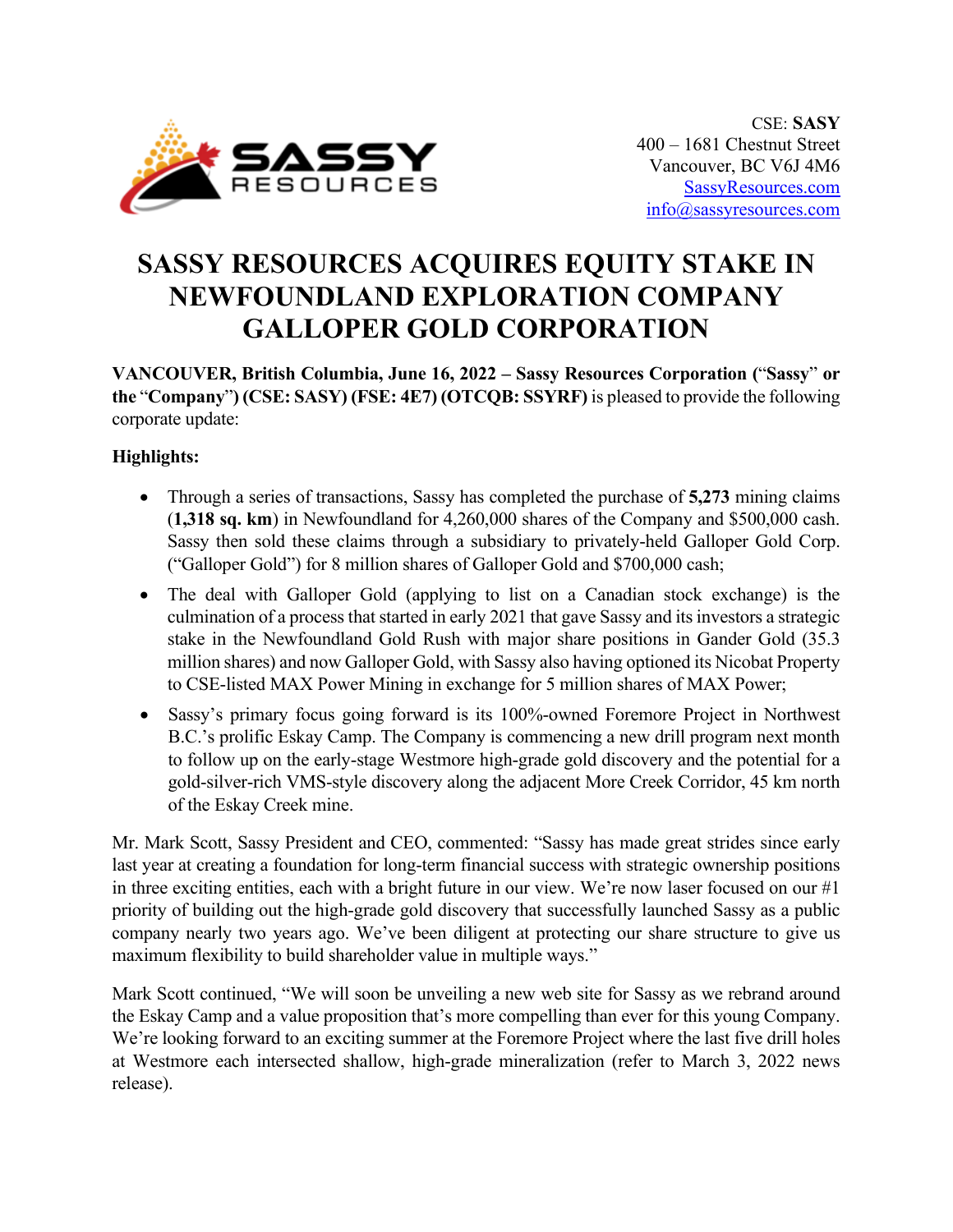#### **Properties**

In purchasing Rocky Island Gold, Galloper Gold acquired 100% ownership of 5,273 mining claims including the Glover Island claims and the Triple Point Project in southwest Newfoundland, and Mint Pond (previously known as Gander East) on the eastern flank of the Gander Gold Belt.

This acquisition by Galloper Gold, combined with its claims including Wolf Mountain acquired from prospector Shawn Ryan late last year, makes Galloper one of the largest landowners in the Central Newfoundland Gold Belt (see attached map) with over 2,000 sq. km. All properties are prospective for gold and have undergone only limited historic exploration. Galloper will make public additional details on the properties as it progresses its intent to list on a Canadian exchange this year.



#### **Galloper Gold Newfoundland Properties**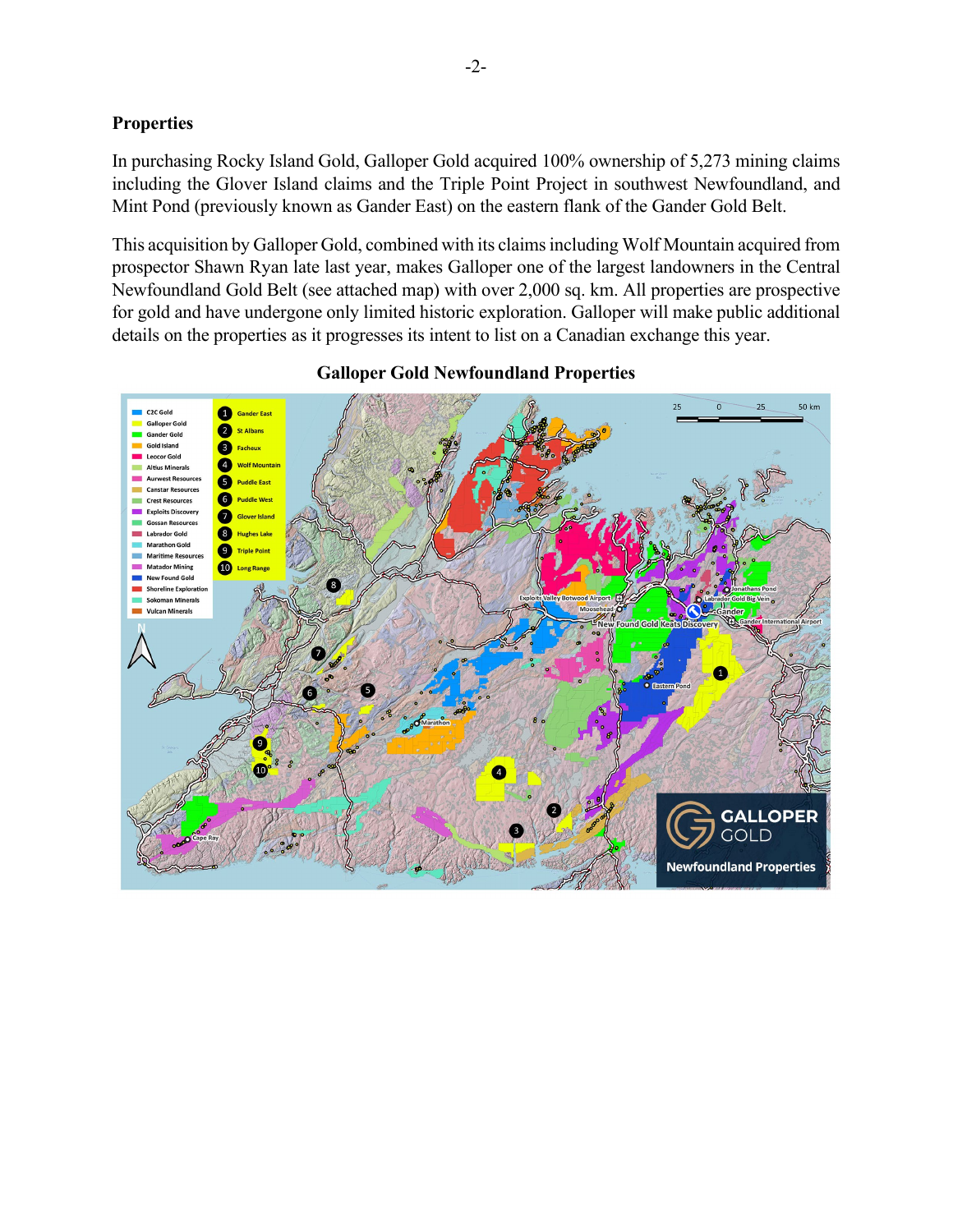#### **Transaction Details**

The deal for 8 million shares of Galloper Gold and \$700,000 for 5,273 mining claims involved a series of transactions in which Sassy first acquired private company Rocky Island Gold Corp. ("Rocky Island Gold") and its Golden Lynx Project in Newfoundland for the sum of \$250,000 cash and 1,260,000 Sassy shares. Rocky Island Gold, as a subsidiary of Sassy, then acquired three properties from Vulcan Minerals ("Vulcan"), one of which was contiguous to the Golden Lynx Property. Sassy paid Vulcan \$250,000 cash and 3 million Sassy shares to acquire 100% ownership of these three properties. In total, the combined Rocky Island and Vulcan properties acquired by Sassy comprise 5,273 mining claims along very favorable structure in Newfoundland.

Sassy subsequently entered into a share purchase agreement with Galloper Gold dated May 23, 2022 (the "**Agreement**"), whereby Galloper Gold agreed to acquire all of the issued and outstanding shares in the capital of Rocky Island Gold. As consideration for the transaction, Sassy has received 8,000,000 common shares in the capital of Galloper Gold, in addition to a cash payment of \$700,000. The 5,273 claims include a large land package on Glover Island in southwest Newfoundland contiguous to an historic gold resource.

Galloper Gold is well-financed and has been carrying out exploration across its portfolio of properties since late last year and has plans to apply for public listing on a Canadian Exchange this year.

#### **Related Party Matters**

As Galloper is a non-arm's length party to the Company due to an overlapping executive, the Transaction is considered a "related party transaction" under MI 61-101 - "*Protection of Minority Security Holders in Special Transactions*" ("MI 61-101"). The Company will rely on exemptions from the formal valuation and minority approval requirements of MI 61-101, in respect of the Transaction, pursuant to Section 5.5(a) and Section 5.7(a) (Fair Market Value Not More Than 25% of Market Capitalization) of MI 61-101. The Transaction was agreed with reasonable commercial terms between the Company and Galloper as if it were on an arm's length basis.

### **Qualified Person**

The technical information in this news release has been reviewed and approved by Mr. Ian Fraser, P.Geo., Vice President of Exploration for Sassy. Mr. Fraser is the Qualified Person responsible for the scientific and technical information contained herein under National Instrument 43-101 standards.

#### **About Sassy Resources Corporation**

Sassy is an exploration stage resource company currently engaged in the identification, acquisition and exploration of high-grade precious metal and base metal projects in North America. Its focus is the Foremore Project located in the Eskay Camp, Liard Mining Division, in the heart of Northwest B.C.'s prolific Golden Triangle, and its newly acquired Highrock uranium project in the Key Lake region of Saskatchewan.